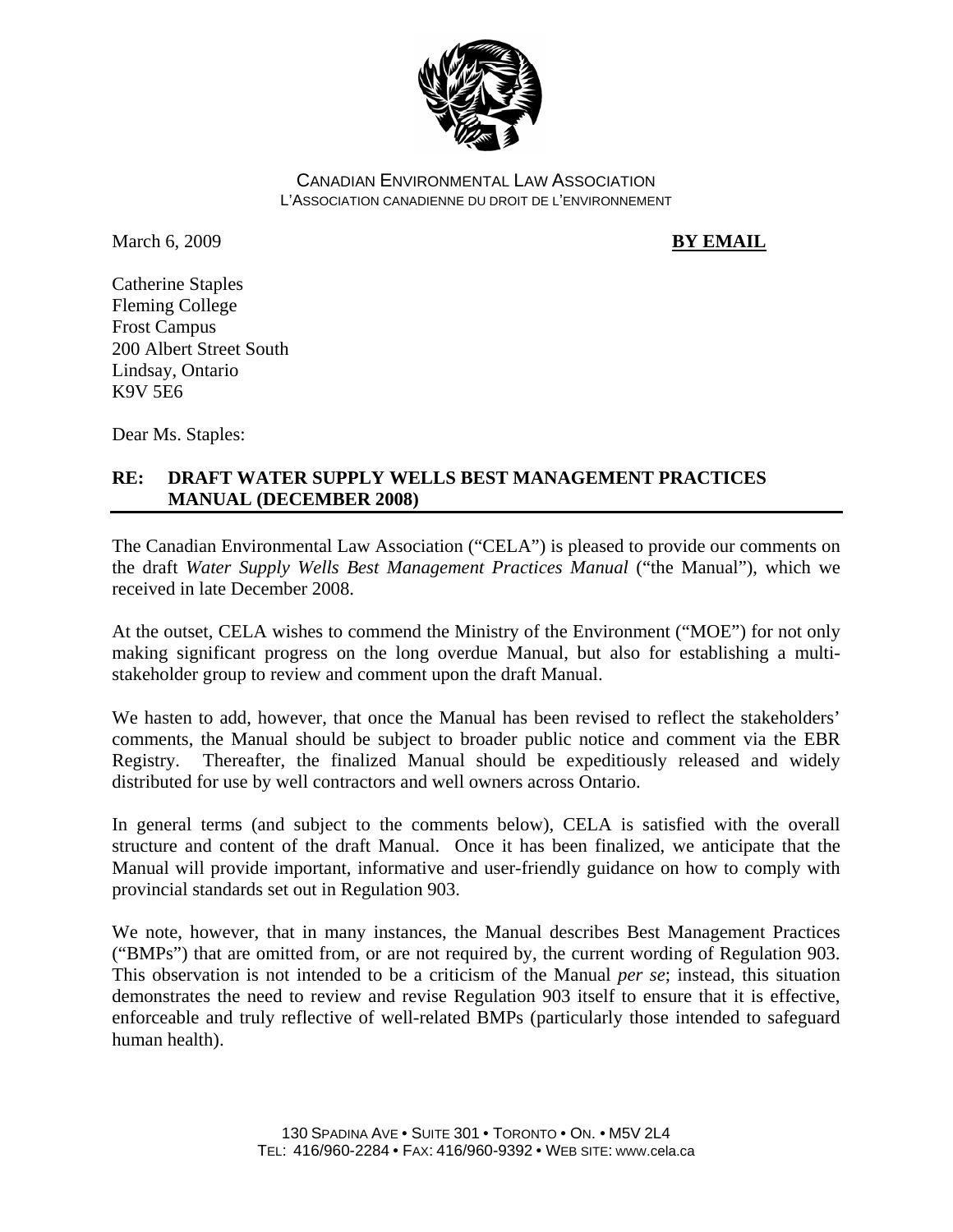As a matter of law, the BMPs in the Manual are not enforceable in and of themselves – only the provincial standards set out in Regulation 903 are enforceable. As discussed below, however, there are several instances where the Manual specifies a BMP for which there is no corresponding requirement in Regulation 903, and for which there is no legal remedy if there is non-compliance. Accordingly, please be advised that we will be pursuing and elaborating upon the need for further regulatory reform in a separate submission to the MOE.

In the meantime, our comments about the draft Manual are set out below:

- 1. While our copy of the draft Manual contains a chapter entitled "Definitions and Clarifications", it does not contain the proposed glossary. Accordingly, we are unable to comment on the nature or extent of the Manual's glossary. However, we submit that a well-crafted and concise glossary is necessary to succinctly explain the numerous technical words, phrases and concepts sprinkled throughout the draft Manual and Regulation 903.
- 2. Similarly, our copy of the draft Manual does not contain a "resources" chapter, which we presume is intended to provide a centralized list of documents, reports, or other sources of information (including online references). Accordingly, we are unable to comment on the adequacy of the intended "resources" chapter. However, we would strongly suggest that this chapter should include not only references to materials prepared by regulatory agencies (i.e. MOE), but also to relevant and useful materials prepared by private authors, industry associations, academic institutions, and non-governmental organizations.
- 3. We understand that since the draft Manual focuses upon water supply wells, the MOE intends to produce similar manuals in respect of geotechnical test holes and dewatering wells. Given the nature and number of these non-supply wells across Ontario, CELA submits that these other manuals should be produced in a timely, efficient and open process.
- 4. We note that our binder of review materials includes a complete copy of Regulation 903, but it is not clear to us whether the Manual itself will include the Regulation in its entirety. As the Manual points out repeatedly, the BMP directions set out in the Manual are not intended to trump or supersede the actual requirements of Regulation 903 or the *Ontario Water Resources Act* ("OWRA"). Accordingly, CELA submits that it would be highly beneficial for the Manual to contain an appendix containing the full text of Regulation 903 as well as the relevant sections of the OWRA. In our view, having ready access to these legal requirements in the Manual could help resolve interpretive difficulties that may arise during the application of provincial standards to site-specific cases.
- 5. We have a number of concerns about certain aspects of the well construction/casing matters addressed by Chapter 5 of the Manual. These concerns may be summarized as follows: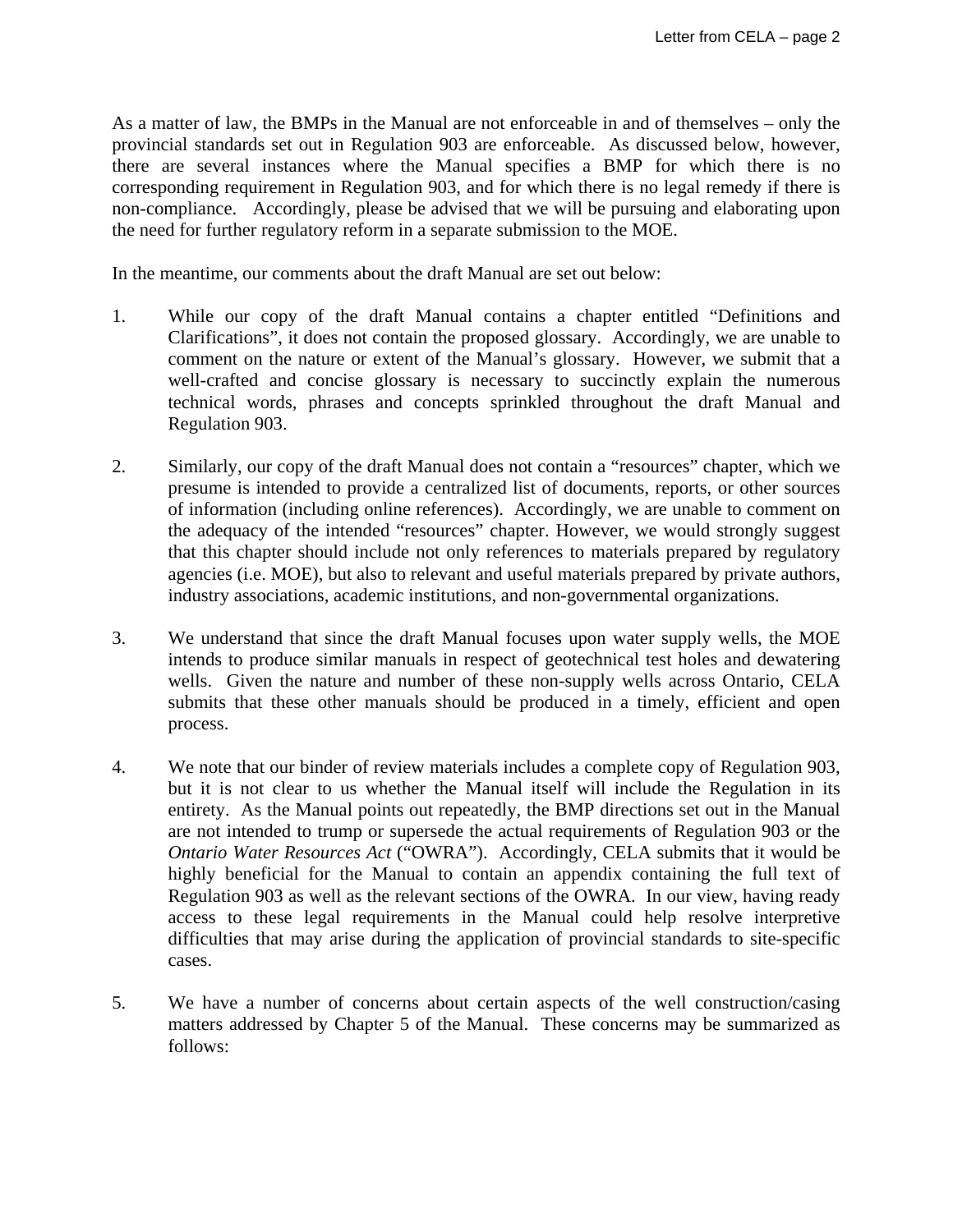- the Manual correctly states (page 29) that well constructors are required to notify the well purchaser, landowner and MOE "if natural gas is encountered." The term "natural gas" is broadly defined in Chapter 2, and this reporting obligation is further addressed in Chapter 13. However, it appears that the Manual fails to specify or suggest the types of gas detection equipment which should be employed as a BMP in order to properly test for natural gas. In addition, the Manual appears to provide no upfront direction on the areas of the province where such gases are more likely to be encountered. In CELA's view, these two matters should be specifically addressed in Chapter 5. In addition, it appears that these matters are not adequately addressed in Regulation 903, thereby underscoring the need to review and revise the Regulation;

 - the Manual describes various well screen characteristics (pages 47 to 51), but does not seem to adequately specify that as a BMP, concrete casings used as well screens need to have sufficient structural strength to prevent well collapse and to ensure well safety. We have a similar concern in relation to the need to ensure that fibreglass casing (page 34) and screens are appropriate for the environment in which they are installed in order to prevent well collapse and to ensure well safety. In CELA's view, these two matters should be specifically addressed in chapter 5, and addressed in amendments to section 13 of Regulation 903;

 - the Manual states that it is a BMP to use and properly attach centralizer devices to the outside of the casing to ensure the casing is centred and vertically plumb in order to create an appropriate annular space for sealing purposes (page 45). However, it appears that the use of centralizers is not actually prescribed by Regulation 903, which, in our view, points to the need for an amendment to section 13 of Regulation 903; and

 - Chapter 5 does not seem to stipulate that as a BMP, a post-construction downhole video camera inspection should be undertaken to ensure that the casing is properly seated, and that joints (i.e. between casing sections, or between the casing and well screen) are watertight. In addition, such video inspections can provide a good record of baseline conditions in cases where future alterations are required, or where the well needs to plugged, sealed and abandoned. Accordingly, CELA submits that this matter should be specifically addressed in Chapter 5, and addressed in amendments to Regulation 903.

6. We have a number of concerns about the well disinfection matters addressed by Chapter 8 of the Manual. These concerns may be summarized as follows:

 - we note that the Manual states that it is a BMP to undertake post-disinfection bacteriological testing of the wellwater to ensure the absence of potentially harmful pathogens (i.e. *E. coli* and total coliform). While this suggestion is consistent with the multi-barrier approach and the well disinfection advice received by the MOE from the Ontario Drinking Water Advisory Council, CELA notes that this BMP is not actually prescribed or required by section 15 of Regulation 903. As drafted, section 15 only requires measurement of free chlorine residual, not bacteriological sampling/analysis. In our view, this is one of the most serious examples of the above-noted "disconnect"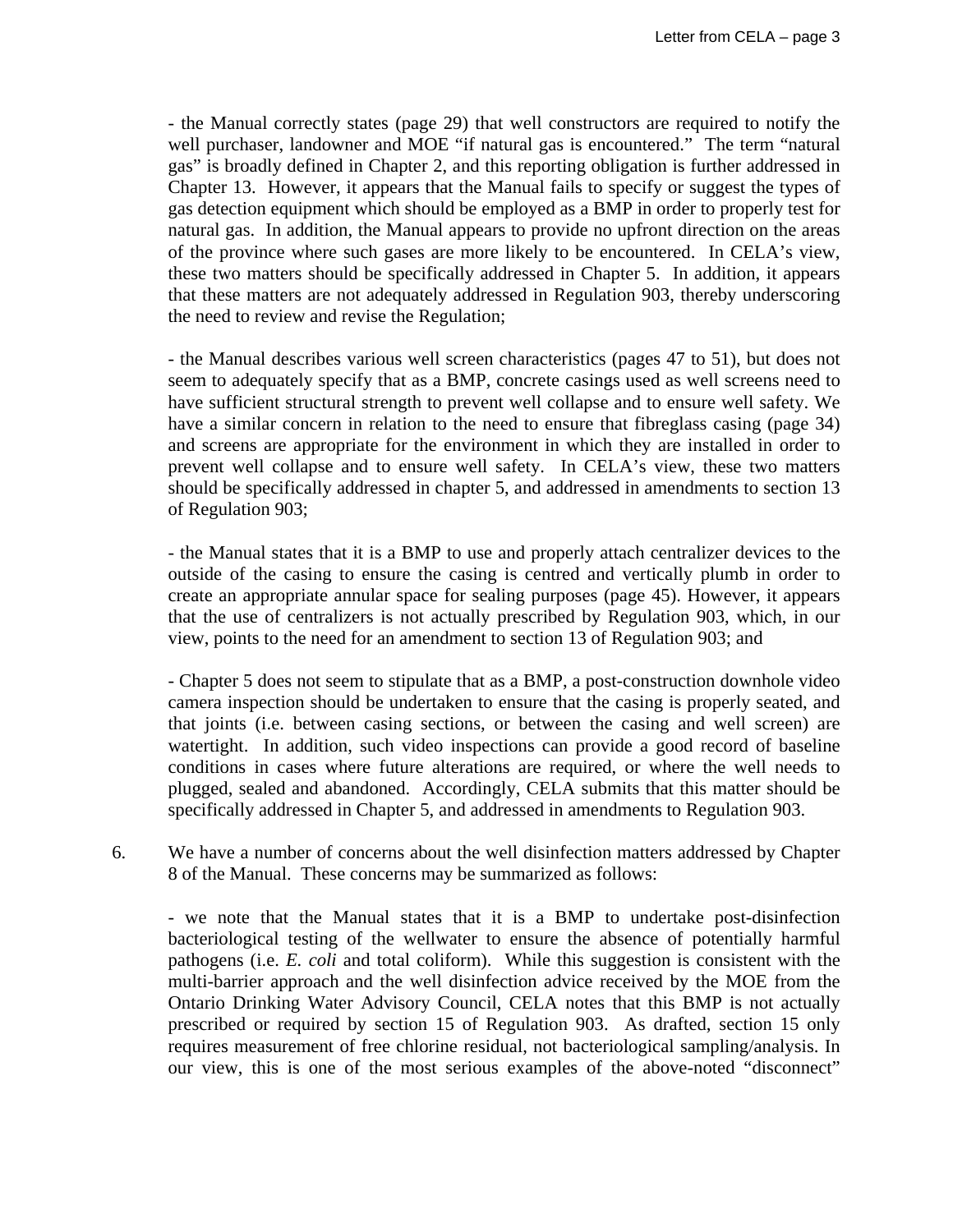between the Manual's BMP's and the actual requirements of Regulation 903, and it is a topic that requires an immediate regulatory amendment;

 - it further appears that Regulation 903 does not require BMPs in relation to free chlorine residual measurements, bacteriological sampling/analysis, or pumping out of chlorinated water in situations where the wellwater will not be used for human consumption purposes. Again, it is CELA's view that regulatory amendments are needed to close this loophole;

 - while the Manual discusses the need for thorough flushing of the well prior to disinfection (page 14), it does not appear that any of the recommended measures have attained the status of a specific BMP in the Manual. Thus, CELA submits that at the very least, these flushing steps should be elevated to, and described as, a BMP (especially the requirement to flush the water column at least twenty times). In our view, it is essential that proper well flushing be undertaken in order to clean the well and to remove biofilm which may contain or hide bacteria. We would also point out that the flushing steps recommended by the Manual are not expressly required by section 14.8 or section 15 of Regulation 903, which demonstrates the need for further amendments to Regulation 903; and

 - among other things, the Manual's chlorination procedures specify that it is a BMP to multiple the wellwater volume by 4 or 5 times in order to kill not only bacteria in the well column itself, but also any bacteria that may be present in the aquifer close to the well. This BMP also correctly suggests chemical mixing be performed above-ground. However, neither of these matters is prescribed by section 15 of Regulation 903, thereby pointing to the need for further regulatory reform;

7. We have a number of concerns about the well abandonment matters addressed by Chapters 13, 14 and 15. These concerns may be summarized as follows:

 - there are numerous references in the Manual to the obligation of the well owner (not well constructor) to ensure that a well is properly abandoned if prescribed conditions occur and cannot be remedied (i.e. natural gas, dry well, non-potable water, mineralized water, etc.). While this is consistent with the detailed abandonment requirements prescribed by section 16.5 and section 21.1 of Regulation 903, CELA remains concerned that if there are abandonment-related problems, the MOE may enforce the regulatory requirements against the innocent well owner, even where he or she may have been the victim of substandard work by well contractors. Thus, if the MOE wants to preserve its ability to go after well contractors for non-compliance with abandonment requirements, then Regulation 903 will have to be amended accordingly; and

 - for certain alterations, it appears that section 14.11 and section 16.3 of Regulation 903 requires that a well tag be affixed to the well, but the well record does not have to be completed. CELA views this as a problematic scenario, as well tags and completed well records are essential to ensuring the accuracy and reliability of the MOE's database. Simply put, without a well record, no one (other than the well owner and/or contractor)